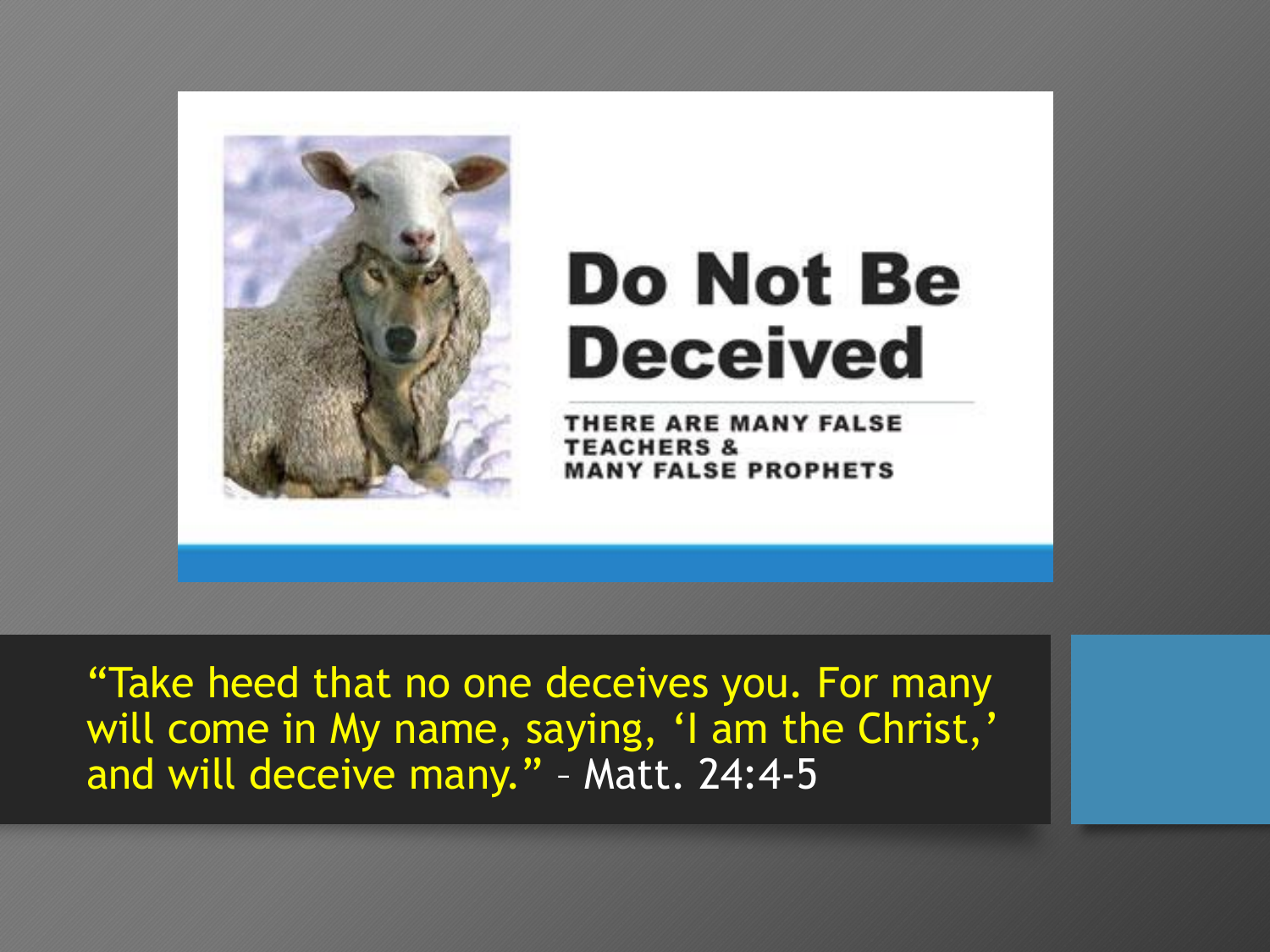#### Test all Things Part 1

"Test all things; hold fast what is good. Abstain from every form of evil." – 1 Thes. 5:21-22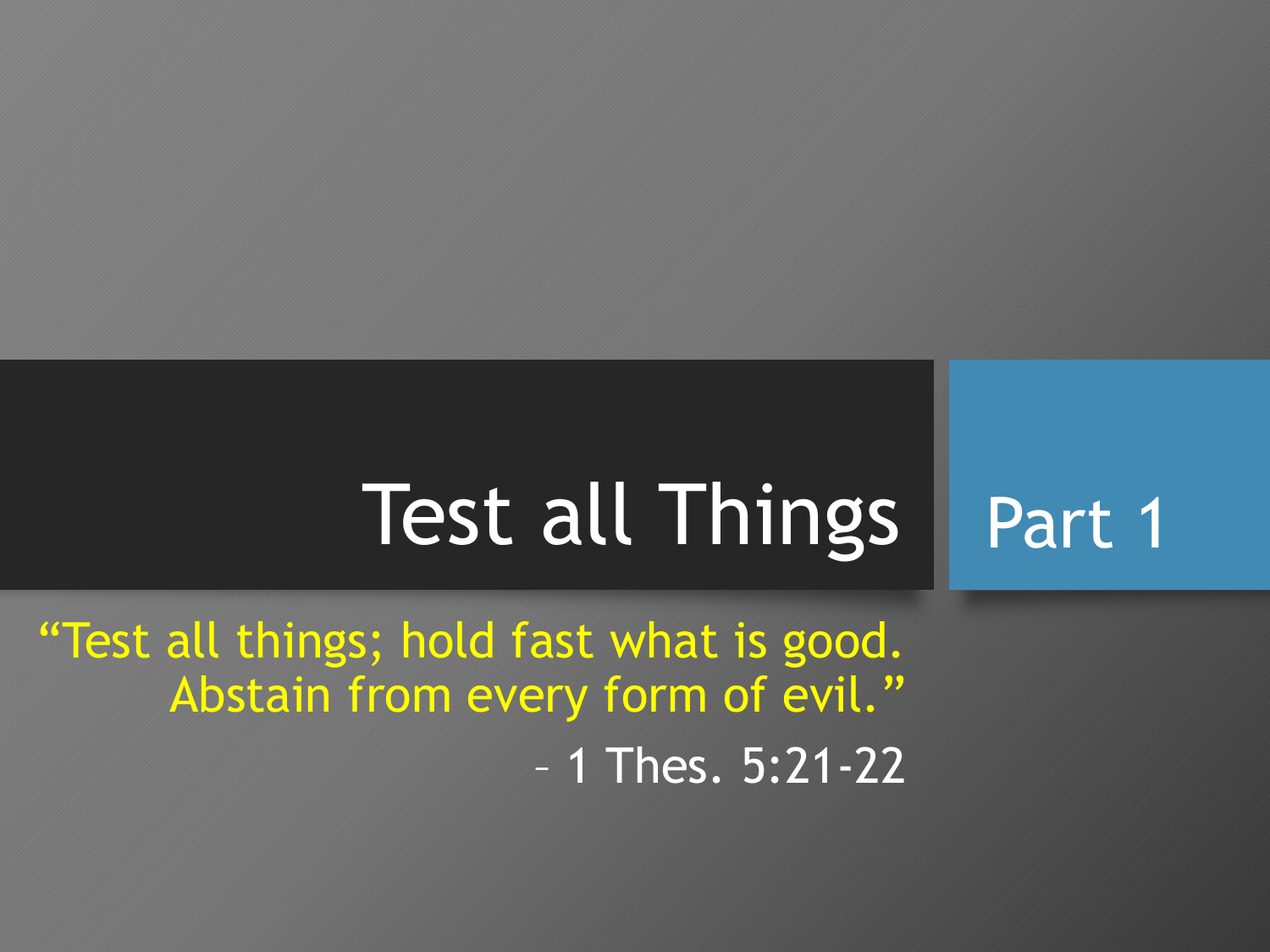## The importance of testing

- Test: to recognize as genuine after examination, to approve, deem worthy
- **There is a true force working against humanity**

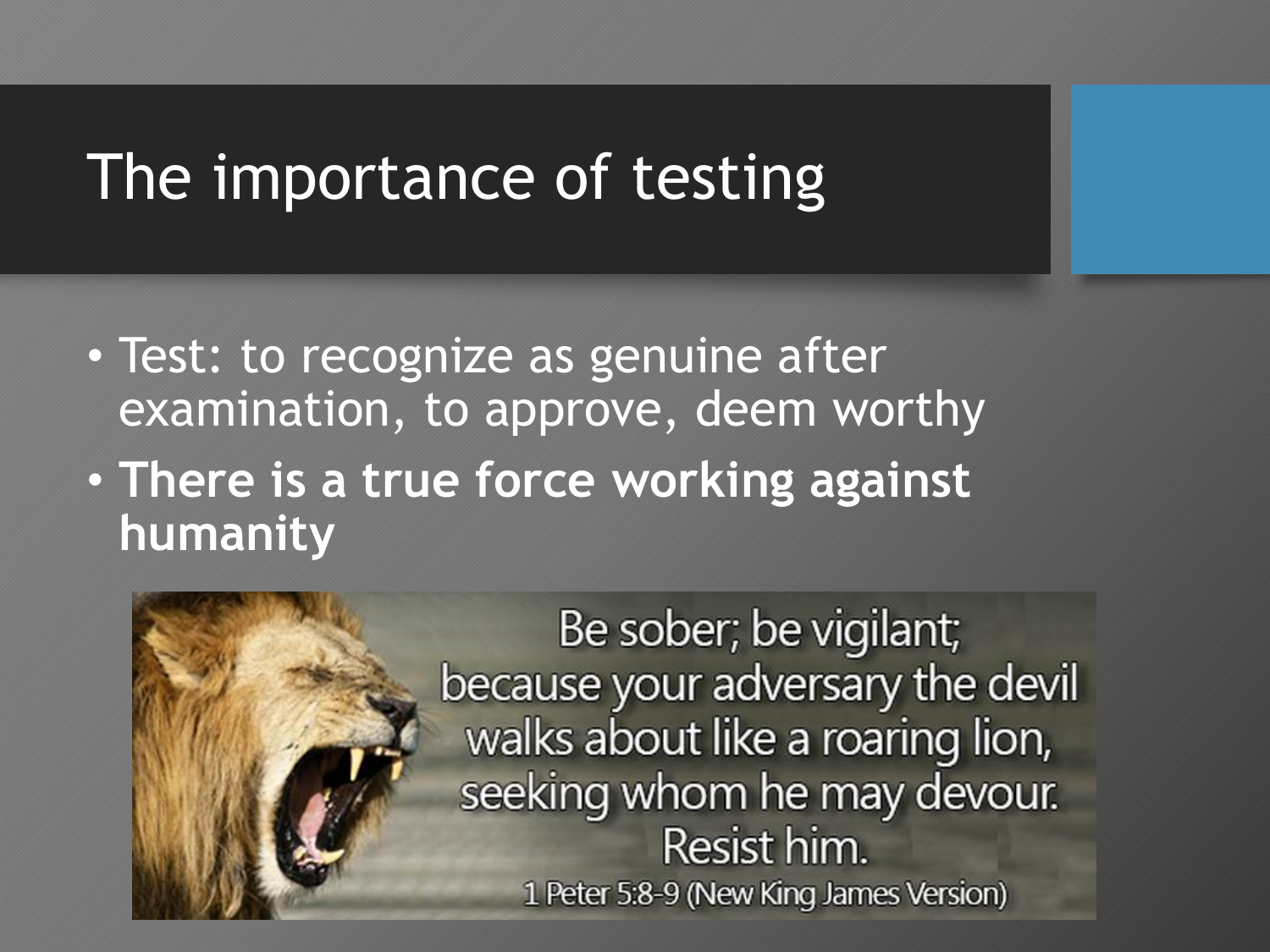## The importance of testing

#### • Satan wants us to be consumed in sin/corruption

• "If you do well, will you not be accepted? And if you do not do well, sin lies at the door. And its desire is for you, but you should rule over it." (Gen. 4:7)

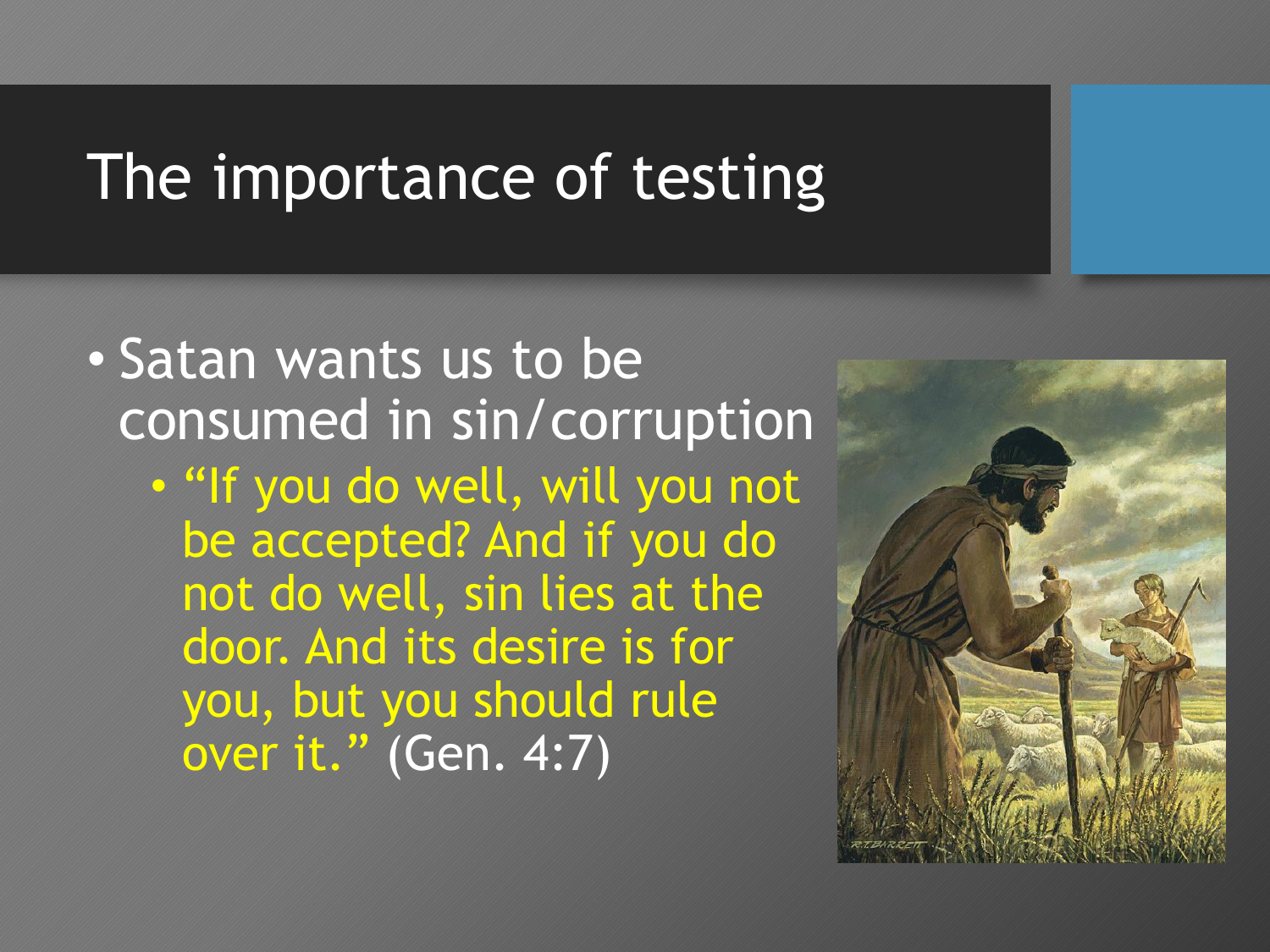## The importance of testing

•Deception is his trademark • Ex: Adam and Eve

• "For false christs and false prophets will rise and show great signs and wonders to deceive, if possible, even the elect." (Matt. 24:24)

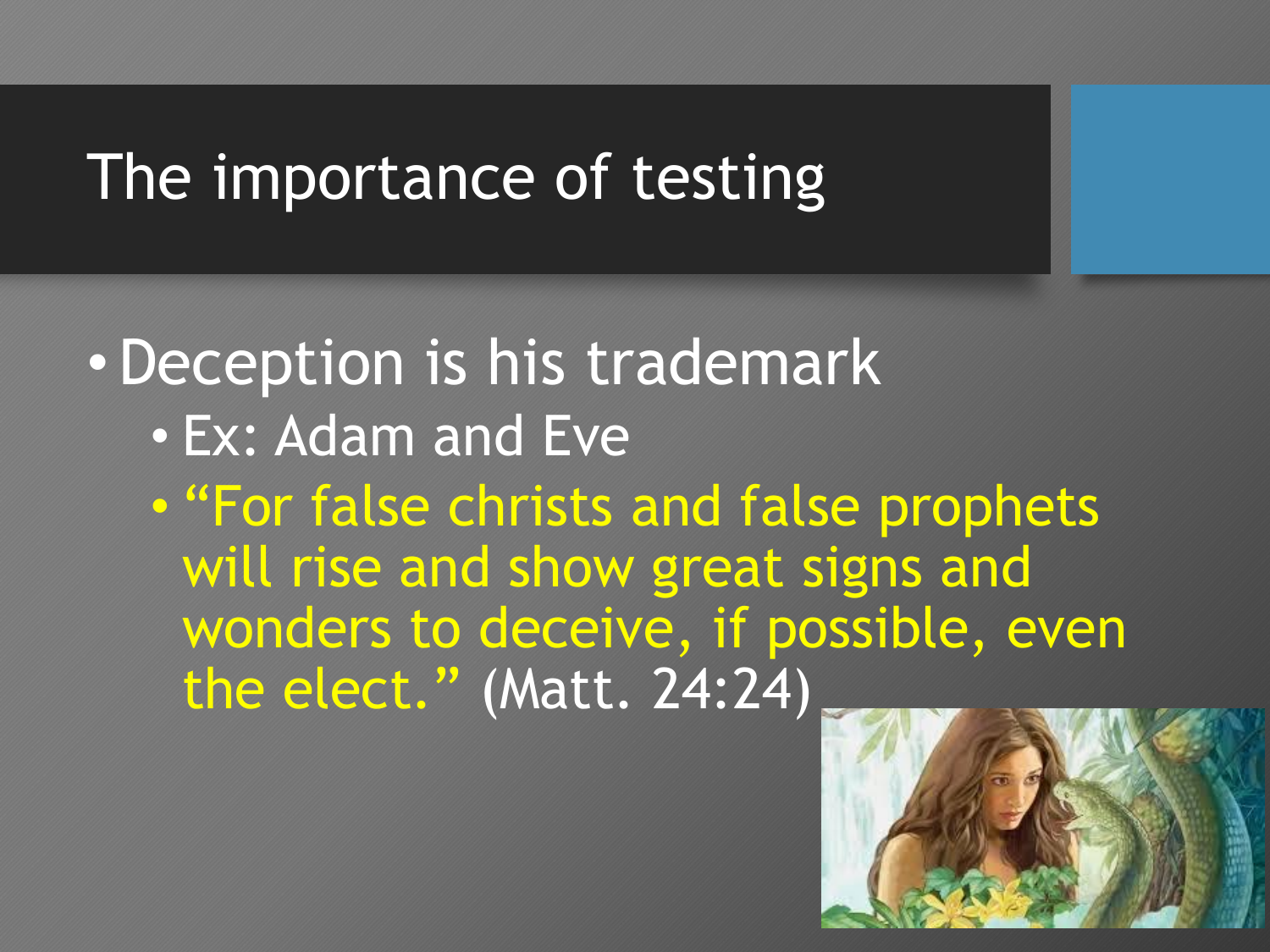## **Outline**

- The Standard
- What qualifies for Testing?
- Tools of Measurement
- Opponents to Sound Testing
- The Safe Haven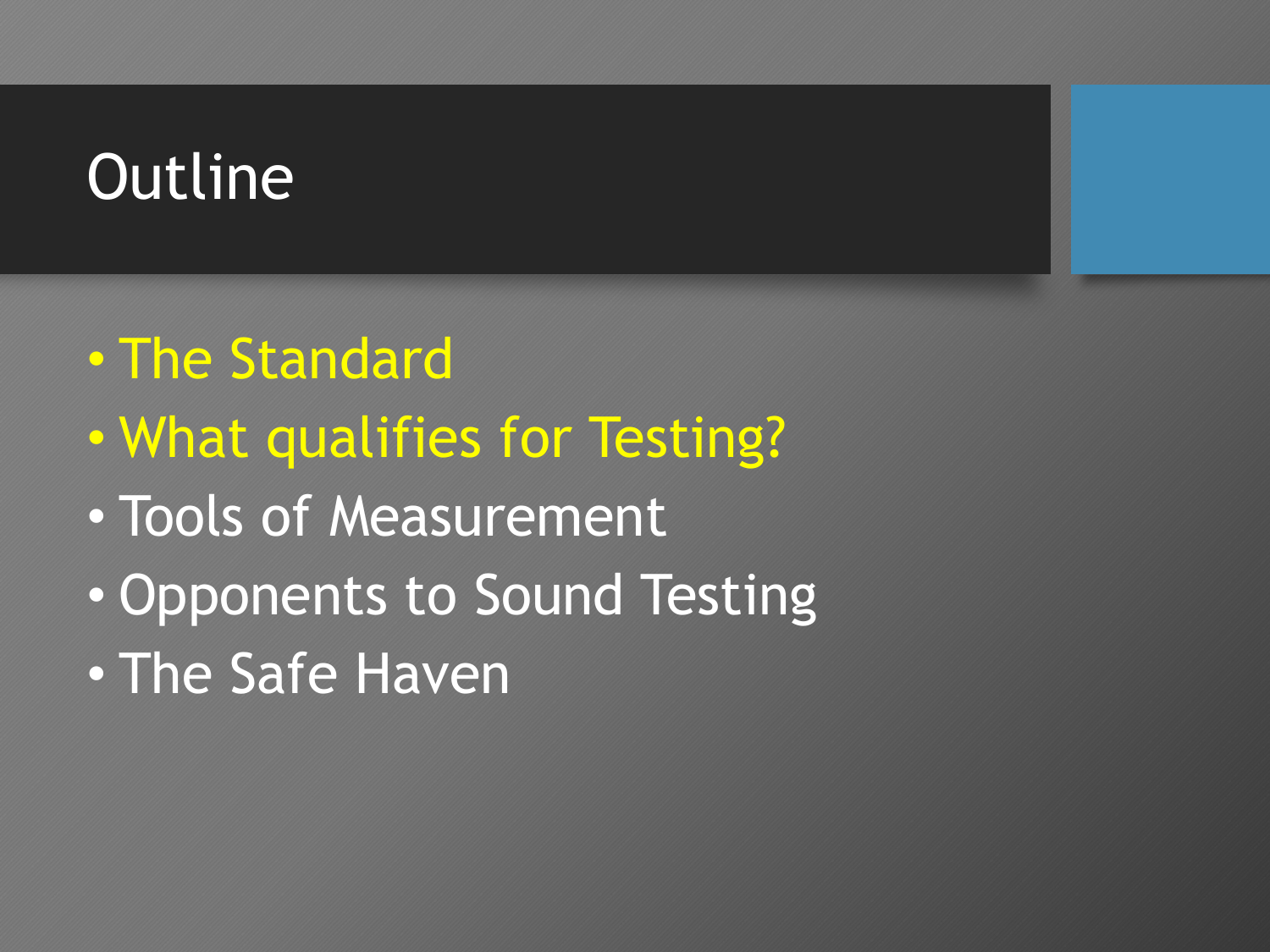### The Standard

- There must be a standard
- Not only regarding spiritual matters
- "I hate the double-minded, But I love Your law." (Ps. 119:113)
	- Ex: Referee

• "And do not be conformed to this world, but be transformed by the renewing of your mind, that you may prove what is that good and acceptable and perfect will of God." (Rom. 12:2)

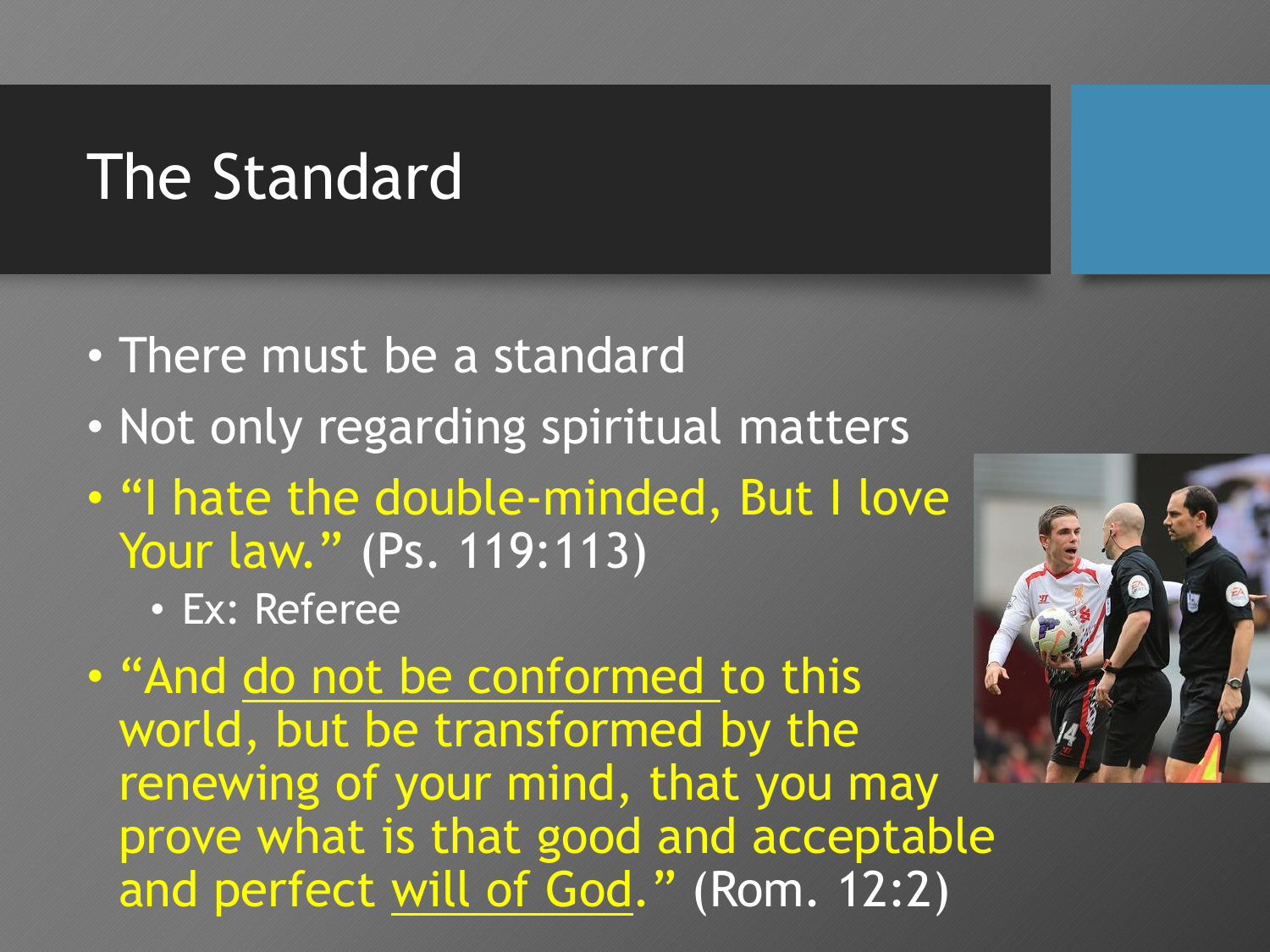# What qualifies for testing?

- "Test **ALL** things." (1 Thess. 5:21)
- Business engagements
- School projects
- Friends
	- "Evil company corrupts good habits." (1 Cor. 15:33)
- People in authority
	- "Children, obey your parents in the Lord, for this is right." (Eph. 6:1)
- The TEST is like a FILTER